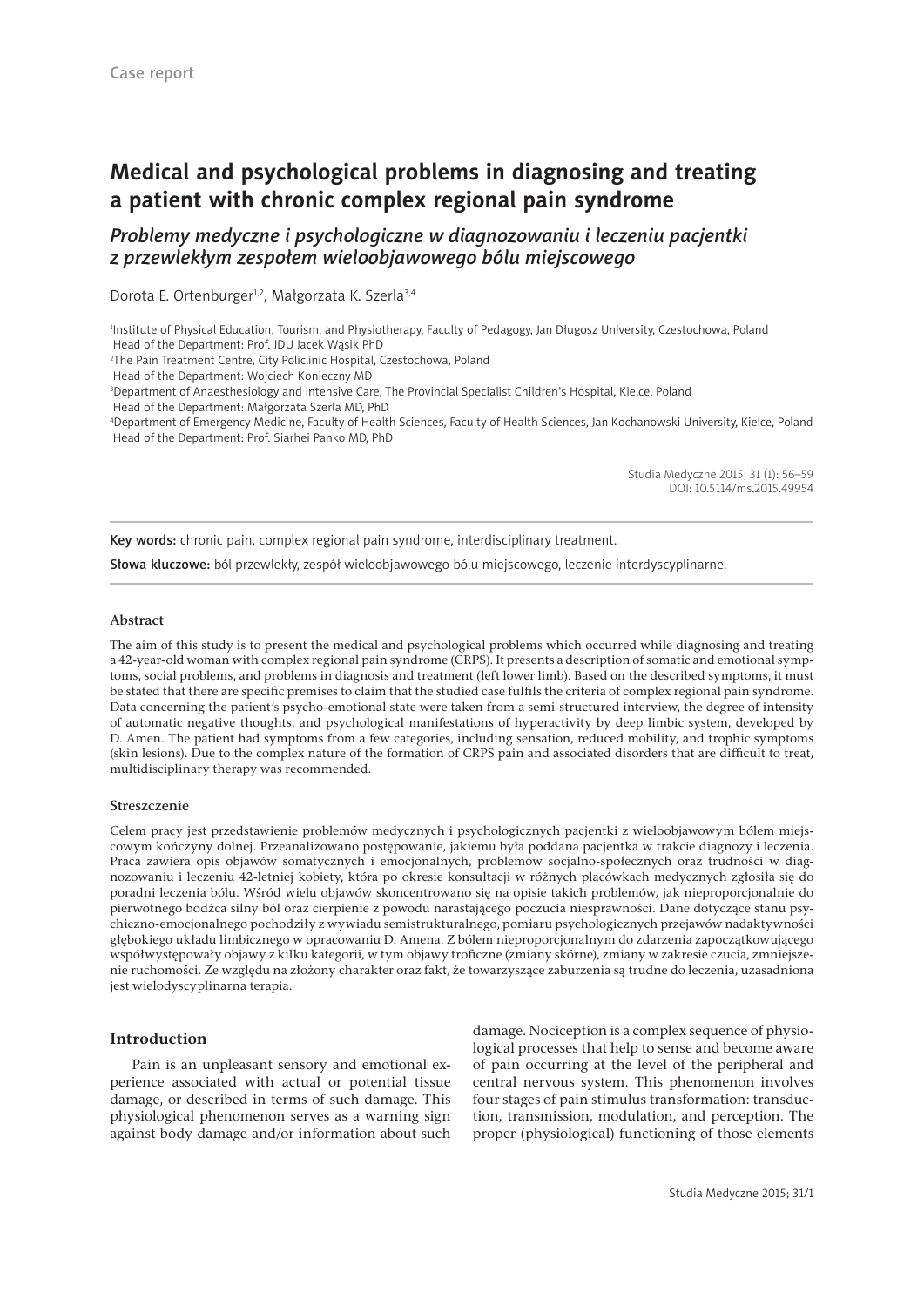is genetically conditioned. Sensitivity and resistance to pain stimuli and susceptibility to develop chronic pain seems to vary depending on the individual [1]. Changing its character from acute to chronic, pain initiates a cascade of adverse changes in neurons of immune, autonomic nervous, motor, and nociceptive systems. These changes lead to disturbances in the functioning of many systems and organs, and thus the body as a whole. Therefore, it is assumed that chronic pain should be treated as a potential or already existing medical condition. Along with somatic problems, a person suffering from chronic pain usually suffers from mounting psychological, social, and economic problems. Their severity depends on the duration and intensity of pain, not on its cause [2].Chronic pain, similarly to other stressors, makes it harder for a person to cope with all sorts of problems. Psychological factors exert a documented influence on the effects of analgesic therapy. Therefore, cooperation of a psychologist and a patient suffering from chronic pain constitutes a very important element of multidimensional, interdisciplinary help in coping with chronic pain. According to the opinion of the Pain Treatment Centre (2011), for patients who participate in pain treatment programs, analgesic therapy is more effective when pharmacological and physiotherapeutic treatment methods are accompanied by psychotherapy and psychological counselling [3].

The aim of this study is to present medical and psychological problems that occurred while diagnosing and treating a patient with chronic regional pain. The study focused on the way the patient went through during the diagnosis and the treatment.

#### **Case report**

A 42-year-old female patient suffered a foot injury while cleaning her house. She did not visit a medical facility immediately after the accident. Initially, she applied cold compresses on her foot. Two days after the accident the woman went to the doctor. The tests showed contusion of her left foot with phalanx fracture and skin damage in the area above the foot. After 1 month, during orthopaedic check-up, peripheral nerve injury of the left foot was not unambiguously confirmed. "Medical justification" for the chronic pain was not found. However, the patient still suffered from pain, which limited her activity and which made her feel to some extent physically disabled. Another time, 1 month after the first incident, the woman suffered a minor skin injury to the same foot while working in a garden. This small injury failed to heal. The doctor who treated the patient said that the prolonged healing period of this wound might have been connected with contamination of damaged tissues. As analgesic treatment, the patient had non-steroidal anti-inflammatory drugs (NSAI) applied. Problems tackled in the Pain Treatment Centre: the patient came to

the Pain Treatment Centre around 4 months after suffering the second foot injury. Subjective feelings of the patient and physical symptoms observed during the subsequent stages of the illness: the patient's basic complaint was: "I feel pain whenever the air or anything else dabs or may dab my skin." – (It was allodynia – a pain caused by stimuli that do not usually cause pain). After around 2 months (6 months after the second foot injury) the character of the wound changed and the aching area broadened – searing pain now encompassed the lower leg area (the area outside the initially injured area), foot swelling, and disorder in skin perfusion with noticeable changes in skin temperature – initially described by the patient as "fevered foot". During the illness (2 years later), the left foot became visibly cooler than the right one and its skin was glistening with livid colouration, systematically; the patient's mobility and overall activity worsened. Based on the described symptoms it must be stated that there are specific grounds to claim that the studied case fulfils the criteria of complex regional pain syndrome. Damage to the peripheral nerve was not stated unequivocally. However, the pain was disproportionate to the starting event. The female patient has symptoms from a few categories including sensation, reduced mobility, and trophic symptoms (skin lesions).

Psychological problems: among the psychological problems reported by the patient, the following were dominant: increasing difficulty in decision-making, increasing fear of changes, visible (both to the woman and her closest relatives) emotional liability, changes in her daily routine and change of habits, partial loss of life enthusiasm (will to live), and the occurrence of automatic negative thoughts. Social consequences of complex regional pain syndrome (CRPS): the patient regarded the following losses as the most devastating results of chronic pain: the need to resign from her professional career and abandoning many favourite forms of activity. Her income decrease caused material problems, which deepened the loss of will to live. Data concerning the patient's psycho-emotional state were taken from the semi-structured interview, the degree of intensity of automatic negative thoughts, and psychological manifestations of hyperactivity by the deep limbic system, developed by Dawid Amen.

#### Difficulties in diagnosis and treatment

The woman reported to the Pain Treatment Center very irregularly, and at long intervals. Nevertheless, it was possible to determine that in the past the woman had suffered minor left foot injury. She had had scarce medical documentation from other health facilities. At the Pain Treatment Center she reported and described a variety of subjective pain, and changes in the area of her left lower limb were visible. On the grounds of a complex clinical picture of the course of the illness,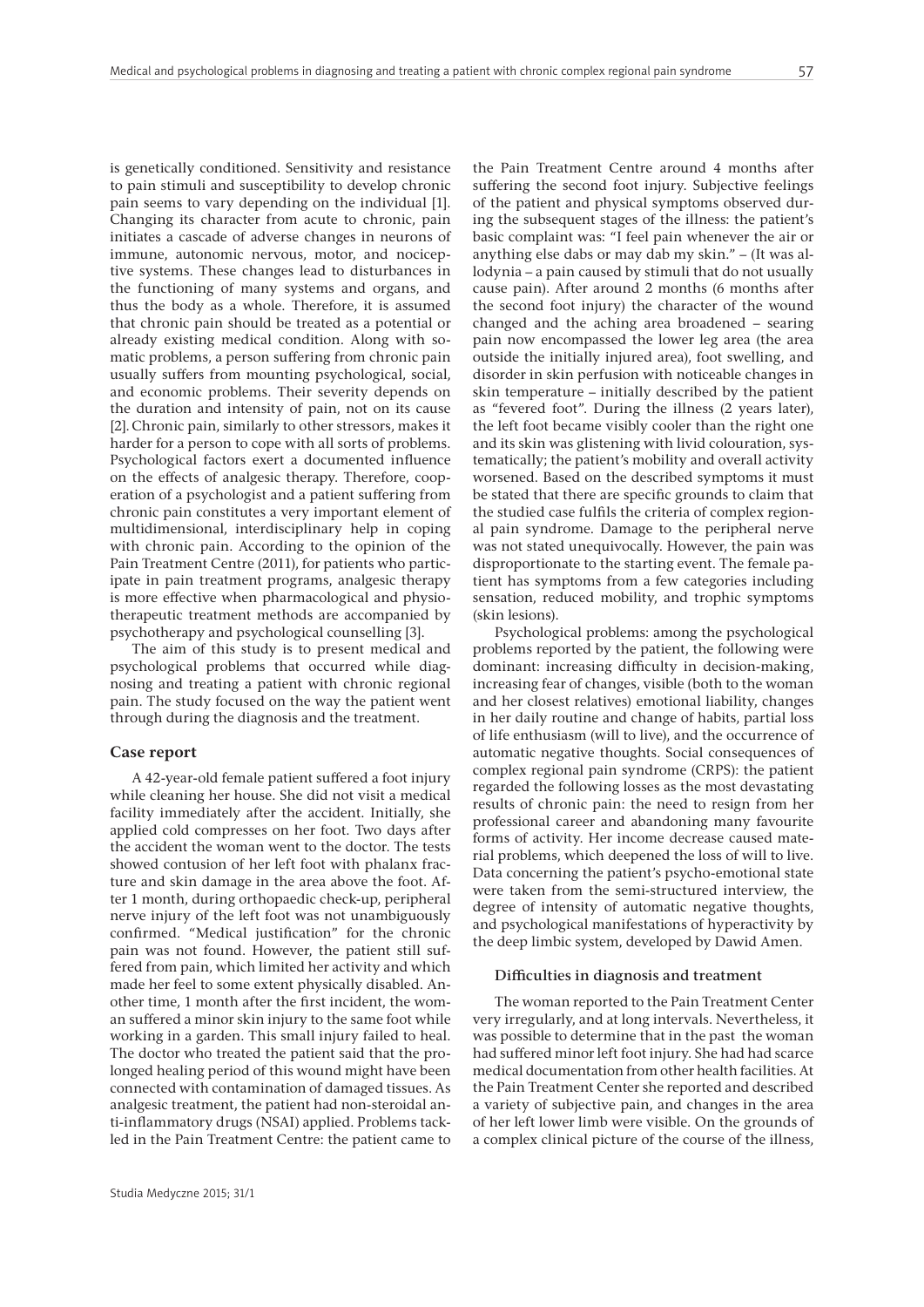Complex Regional Pain Syndrome was diagnosed. The woman admitted that during her previous own independent search of "the right" diagnosis and effective treatment (which lasted 2 years with breaks) in one of the clinical academic centers she heard the diagnosis – algodystrophy. Over a three-and-a-half-year period, the patient's treatment included pharmacotherapy (initially non-steroid anti-inflammatory drugs, then drugs from the tricyclic antidepressant group), physiotherapy, and psychotherapy. The patient's stay in a sanatorium resulted in significant improvement of her overall well-being and relief from pain. Psychological help during the course of treatment involved supportive psychotherapy in its basic form and to a limited extent – due to the woman's irregular visits to the Pain Treatment Centre. It was probably caused by her searching for help in other specialist medical facilities in Poland.

The woman had a tendency to confront physicians' diagnoses with the opinions of other specialists representing different specialties, which she did without the knowledge of the physician who treated her at that time. Those visits brought in turn the increase of hope for the improvement after consultations in specialist medical facilities and its decrease at the time when the pain intensified. As a result of successive disappointments, the woman devoted some of her efforts to look for alternative therapeutic possibilities, striving to obtain information about mirror therapy. Looking for a solution to a difficult situation assumed different forms. This cycle of attempts to cope with pain and other symptoms consisted of periods of intensive treatment and breaks in treatment, periods of increased activity and resigning from activity, appointments with other doctors, using proposed medicines, pharmacotherapy, and physiotherapy. It is hard to systematise how often the patient stopped recommended treatment and tried other methods on her own. The woman also searched for alternative methods. It was observed that despite irregular and unsystematic treatment, the patient experienced periods of relief from pain, independently from the therapy used. It happened especially when the patient had great trust in a physician and/or clinical centre, living in hope that they would help increase her well-being and fitness. It may suggest a role of placebo in her therapeutic process. As is known, this effect may be visible even when placebo is not applied in a patient [4].Information collected in medical records revealed that physiotherapy had been applied and as a result oedema/swelling, and trophic changes were reduced. However, the result was transitory. The information provided by the female patient about earlier stages of the treatment and the ones observed at the Pain Treatment Clinic in the City Hospital in Czestochowa confirmed that according to Visual Anoloque Scale (VAS) her pain experience was not less than 4, and in times of pain it was in the range 7–8.

#### **Discussion**

The term "chronic" refers to pain duration, but it also has prognostic importance. Korff and Dunn suggest that chronic pain should be defined as a probability of "chronification" of pain and its continuation in the future, not only on the grounds of pain continuity so far [5]. However, in daily clinical practice, it is still easier to differentiate between acute and chronic pain based on its duration rather than on risk assessment of its development into chronic pain. Such a clinical approach coupled with a patient's distrust leads to delaying a proper diagnosis, causing the patient's suffering. Complex regional pain syndrome (also referred to as reflex sympathetic dystrophy or "causalgia") is a type of chronic neuropathic pain initiated by (or caused by) a primary lesion or primary dysfunction of the nervous system (brain, spinal cord, peripheral nerve) [6–8]. The circumstances leading to the development of CRPS are still poorly understood. The incomplete understanding of its pathophysiology results from the lack of a proper tool that would enable validation of clinical data and additional tests [9]. As emphasised by many authors, vulnerability to CRPS occurs in people with mental and emotional liability [10]. Pain occurring in one limb is usually accompanied by sensory, motor, autonomic, and trophic disturbances within tissues of the affected limb. At the same time, those symptoms are disproportionate to the initial effects of injury [11].

Studies on CRPS diagnostic criteria established by IASP conducted in 1996 proved their imperfection (lack of specificity). In 2003 in Budapest, an international consensus was achieved with the aim to recommend new criteria, which has resulted in a decrease of giving the diagnosis of CRPS [12]. Establishing a definitive CRPS diagnosis may be exceptionally difficult at an early stage of a disorder when there are few symptoms or when they are mild. Diagnosing CRPS is based mainly on basic subjective and objective symptoms. The current binding diagnostic criteria include determining the following: the presence of initiating stimulus (usually resulting from a mild injury that does not cause significant damage to nerves), pain intensity disproportionate to the initial mild injury, development of hyperalgesia and allodynia, swelling, disorder in skin perfusion, and sweating disorders in the pain area. Full clinical presentation develops gradually over the duration of the disease. When with help of nerve conduction test nerve damage is determined, CRPS type I is diagnosed, and if not, it is CRPS type II [2, 8].

### **Conclusions**

Summing up the above considerations, CRPS is associated with a series of problems for a patient and for people who organise the treatment process from diagnosis to therapy [13]. Individuals suffering from